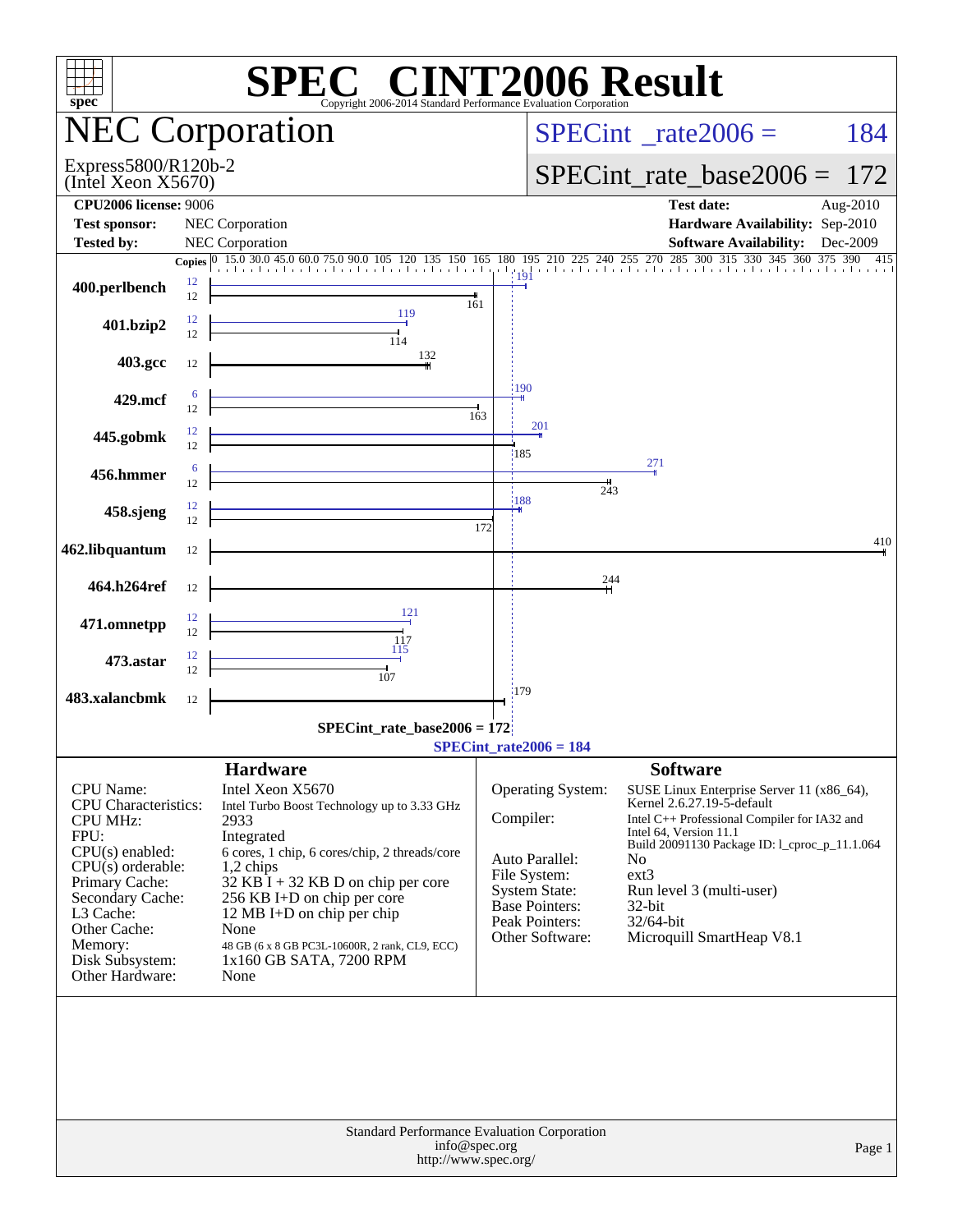

# NEC Corporation

(Intel Xeon X5670) Express5800/R120b-2 SPECint rate $2006 = 184$ 

## [SPECint\\_rate\\_base2006 =](http://www.spec.org/auto/cpu2006/Docs/result-fields.html#SPECintratebase2006) 172

**[CPU2006 license:](http://www.spec.org/auto/cpu2006/Docs/result-fields.html#CPU2006license)** 9006 **[Test date:](http://www.spec.org/auto/cpu2006/Docs/result-fields.html#Testdate)** Aug-2010 **[Test sponsor:](http://www.spec.org/auto/cpu2006/Docs/result-fields.html#Testsponsor)** NEC Corporation **NEC Corporation [Hardware Availability:](http://www.spec.org/auto/cpu2006/Docs/result-fields.html#HardwareAvailability)** Sep-2010 **[Tested by:](http://www.spec.org/auto/cpu2006/Docs/result-fields.html#Testedby)** NEC Corporation **[Software Availability:](http://www.spec.org/auto/cpu2006/Docs/result-fields.html#SoftwareAvailability)** Dec-2009

#### **[Results Table](http://www.spec.org/auto/cpu2006/Docs/result-fields.html#ResultsTable)**

|                    | <b>Base</b>   |                |       |                                                                                                          |       |                |                  | <b>Peak</b>   |                |              |                |              |                |              |
|--------------------|---------------|----------------|-------|----------------------------------------------------------------------------------------------------------|-------|----------------|------------------|---------------|----------------|--------------|----------------|--------------|----------------|--------------|
| <b>Benchmark</b>   | <b>Copies</b> | <b>Seconds</b> | Ratio | <b>Seconds</b>                                                                                           | Ratio | <b>Seconds</b> | Ratio            | <b>Copies</b> | <b>Seconds</b> | <b>Ratio</b> | <b>Seconds</b> | <b>Ratio</b> | <b>Seconds</b> | <b>Ratio</b> |
| 400.perlbench      | 12            | 727            | 161   | 723                                                                                                      | 162   | 730            | 161              | 12            | 612            | <b>191</b>   | 611            | 192          | 613            | 191          |
| 401.bzip2          | 12            | 1013           | 114   | 1013                                                                                                     | 114   | 1014           | 114I             | 12            | 971            | <b>119</b>   | 969            | 119          | 971            | 119          |
| $403.\mathrm{gcc}$ | 12            | 738            | 131   | 725                                                                                                      | 133   | 732            | 132              | 12            | 738            | 131          | 725            | 133          | 732            | <u>132</u>   |
| $429$ .mcf         | 12            | 672            | 163   | 674                                                                                                      | 162   | 672            | <b>163</b>       | 6             | 289            | 189          | 288            | <b>190</b>   | 287            | 190          |
| $445$ .gobmk       | 12            | 681            | 185   | 683                                                                                                      | 184   | 682            | <b>185</b>       | 12            | 625            | 202          | 627            | 201          | 630            | 200          |
| 456.hmmer          | 12            | 464            | 241   | 461                                                                                                      | 243   | 460            | 244              | 6             | 206            | 271          | 207            | 270          | 207            | <u>271</u>   |
| $458$ .sjeng       | 12            | 846            | 172   | 845                                                                                                      | 172   | 845            | <b>172</b>       | 12            | 769            | 189          | 775            | 187          | 772            | <b>188</b>   |
| 462.libquantum     | 12            | 608            | 409   | 606                                                                                                      | 410   | 606            | 41 <sub>0</sub>  | 12            | 608            | 409          | 606            | 410          | 606            | 410          |
| 464.h264ref        | 12            | 1102           | 241   | 1090                                                                                                     | 244   | 1089           | 244              | 12            | 1102           | 241          | 1090           | 244          | 1089           | 244          |
| 471.omnetpp        | 12            | 640            | 117   | 640                                                                                                      | 117   | 640            | <b>117</b>       | 12            | 618            | 121          | 617            | 122          | 617            | <u>121</u>   |
| 473.astar          | 12            | 783            | 108   | 784                                                                                                      | 107   | 785            | 107              | 12            | 730            | 115          | 730            | 115          | 730            | 115          |
| 483.xalancbmk      | 12            | 463            | 179   | 464                                                                                                      | 179I  | 464            | 179 <sub>l</sub> | 12            | 463            | 179          | 464            | 179          | 464            | 179          |
|                    |               |                |       | Results appear in the order in which they were run. Bold underlined text indicates a median measurement. |       |                |                  |               |                |              |                |              |                |              |

#### **[Submit Notes](http://www.spec.org/auto/cpu2006/Docs/result-fields.html#SubmitNotes)**

The config file option 'submit' was used. numactl was used to bind copies to the cores

#### **[Operating System Notes](http://www.spec.org/auto/cpu2006/Docs/result-fields.html#OperatingSystemNotes)**

'ulimit -s unlimited' was used to set the stacksize to unlimited prior to run

#### **[Platform Notes](http://www.spec.org/auto/cpu2006/Docs/result-fields.html#PlatformNotes)**

 BIOS setting: Performance/Watt: Traditional Memory Voltage: Normal

#### **[General Notes](http://www.spec.org/auto/cpu2006/Docs/result-fields.html#GeneralNotes)**

The Express5800/R120b-1 and

 the Express5800/R120b-2 models are electronically equivalent. The results have been measured on the Express5800/R120b-1 model.

# **[Base Compiler Invocation](http://www.spec.org/auto/cpu2006/Docs/result-fields.html#BaseCompilerInvocation)**

[C benchmarks](http://www.spec.org/auto/cpu2006/Docs/result-fields.html#Cbenchmarks): [icc -m32](http://www.spec.org/cpu2006/results/res2010q3/cpu2006-20100813-12906.flags.html#user_CCbase_intel_icc_32bit_5ff4a39e364c98233615fdd38438c6f2)

Continued on next page

Standard Performance Evaluation Corporation [info@spec.org](mailto:info@spec.org) <http://www.spec.org/>

Page 2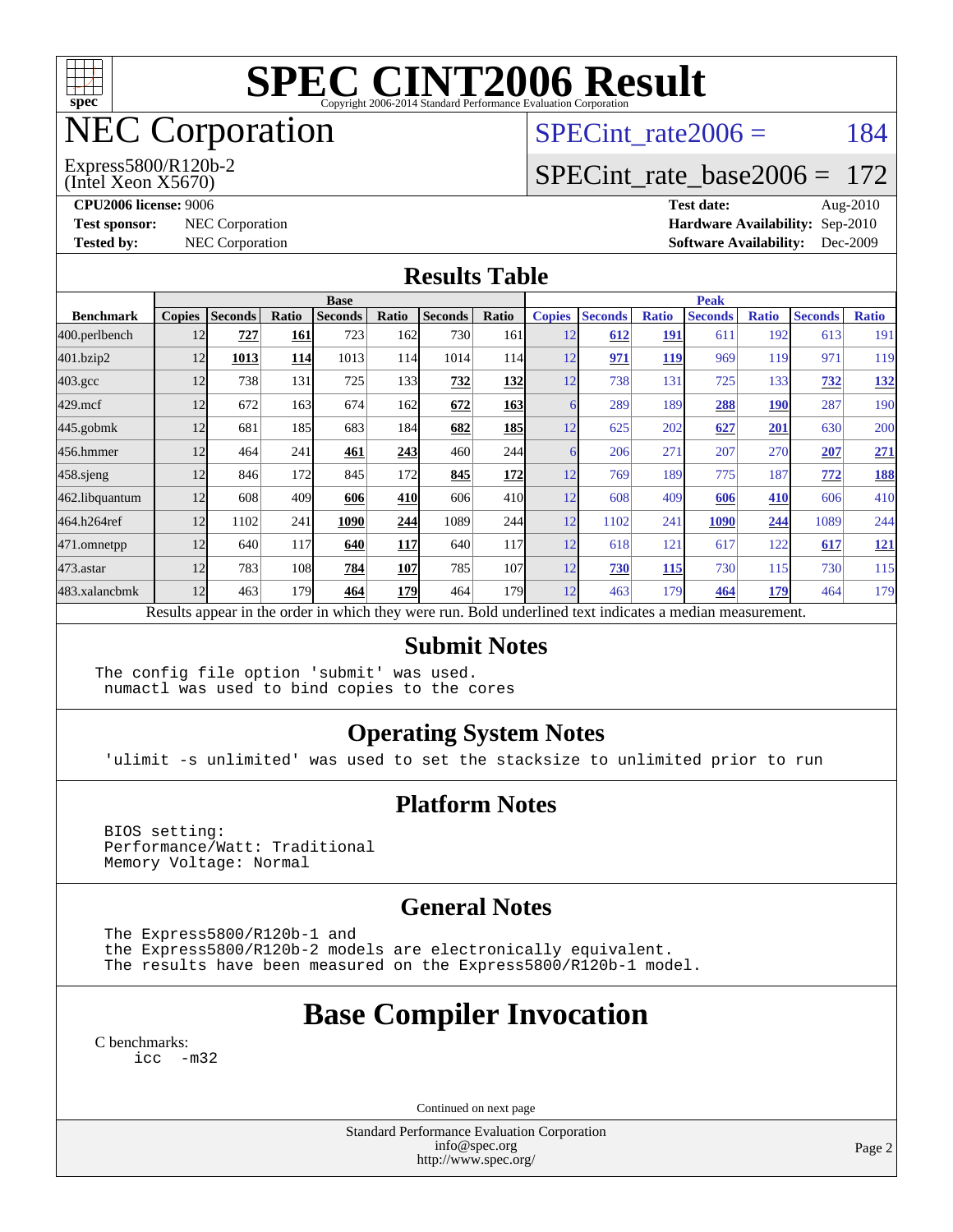

NEC Corporation

SPECint rate $2006 = 184$ 

(Intel Xeon X5670) Express5800/R120b-2 SPECint rate base  $2006 = 172$ 

**[CPU2006 license:](http://www.spec.org/auto/cpu2006/Docs/result-fields.html#CPU2006license)** 9006 **[Test date:](http://www.spec.org/auto/cpu2006/Docs/result-fields.html#Testdate)** Aug-2010 **[Test sponsor:](http://www.spec.org/auto/cpu2006/Docs/result-fields.html#Testsponsor)** NEC Corporation **NEC Corporation [Hardware Availability:](http://www.spec.org/auto/cpu2006/Docs/result-fields.html#HardwareAvailability)** Sep-2010 **[Tested by:](http://www.spec.org/auto/cpu2006/Docs/result-fields.html#Testedby)** NEC Corporation **[Software Availability:](http://www.spec.org/auto/cpu2006/Docs/result-fields.html#SoftwareAvailability)** Dec-2009

# **[Base Compiler Invocation \(Continued\)](http://www.spec.org/auto/cpu2006/Docs/result-fields.html#BaseCompilerInvocation)**

[C++ benchmarks:](http://www.spec.org/auto/cpu2006/Docs/result-fields.html#CXXbenchmarks) [icpc -m32](http://www.spec.org/cpu2006/results/res2010q3/cpu2006-20100813-12906.flags.html#user_CXXbase_intel_icpc_32bit_4e5a5ef1a53fd332b3c49e69c3330699)

### **[Base Portability Flags](http://www.spec.org/auto/cpu2006/Docs/result-fields.html#BasePortabilityFlags)**

 400.perlbench: [-DSPEC\\_CPU\\_LINUX\\_IA32](http://www.spec.org/cpu2006/results/res2010q3/cpu2006-20100813-12906.flags.html#b400.perlbench_baseCPORTABILITY_DSPEC_CPU_LINUX_IA32) 462.libquantum: [-DSPEC\\_CPU\\_LINUX](http://www.spec.org/cpu2006/results/res2010q3/cpu2006-20100813-12906.flags.html#b462.libquantum_baseCPORTABILITY_DSPEC_CPU_LINUX) 483.xalancbmk: [-DSPEC\\_CPU\\_LINUX](http://www.spec.org/cpu2006/results/res2010q3/cpu2006-20100813-12906.flags.html#b483.xalancbmk_baseCXXPORTABILITY_DSPEC_CPU_LINUX)

### **[Base Optimization Flags](http://www.spec.org/auto/cpu2006/Docs/result-fields.html#BaseOptimizationFlags)**

[C benchmarks](http://www.spec.org/auto/cpu2006/Docs/result-fields.html#Cbenchmarks):

[-xSSE4.2](http://www.spec.org/cpu2006/results/res2010q3/cpu2006-20100813-12906.flags.html#user_CCbase_f-xSSE42_f91528193cf0b216347adb8b939d4107) [-ipo](http://www.spec.org/cpu2006/results/res2010q3/cpu2006-20100813-12906.flags.html#user_CCbase_f-ipo) [-O3](http://www.spec.org/cpu2006/results/res2010q3/cpu2006-20100813-12906.flags.html#user_CCbase_f-O3) [-no-prec-div](http://www.spec.org/cpu2006/results/res2010q3/cpu2006-20100813-12906.flags.html#user_CCbase_f-no-prec-div) [-static](http://www.spec.org/cpu2006/results/res2010q3/cpu2006-20100813-12906.flags.html#user_CCbase_f-static) [-opt-prefetch](http://www.spec.org/cpu2006/results/res2010q3/cpu2006-20100813-12906.flags.html#user_CCbase_f-opt-prefetch)

[C++ benchmarks:](http://www.spec.org/auto/cpu2006/Docs/result-fields.html#CXXbenchmarks) [-xSSE4.2](http://www.spec.org/cpu2006/results/res2010q3/cpu2006-20100813-12906.flags.html#user_CXXbase_f-xSSE42_f91528193cf0b216347adb8b939d4107) [-ipo](http://www.spec.org/cpu2006/results/res2010q3/cpu2006-20100813-12906.flags.html#user_CXXbase_f-ipo) [-O3](http://www.spec.org/cpu2006/results/res2010q3/cpu2006-20100813-12906.flags.html#user_CXXbase_f-O3) [-no-prec-div](http://www.spec.org/cpu2006/results/res2010q3/cpu2006-20100813-12906.flags.html#user_CXXbase_f-no-prec-div) [-opt-prefetch](http://www.spec.org/cpu2006/results/res2010q3/cpu2006-20100813-12906.flags.html#user_CXXbase_f-opt-prefetch) [-Wl,-z,muldefs](http://www.spec.org/cpu2006/results/res2010q3/cpu2006-20100813-12906.flags.html#user_CXXbase_link_force_multiple1_74079c344b956b9658436fd1b6dd3a8a) [-L/opt/SmartHeap\\_8.1/lib -lsmartheap](http://www.spec.org/cpu2006/results/res2010q3/cpu2006-20100813-12906.flags.html#user_CXXbase_SmartHeap_d5ba4dfc9de25d3c657c7de7476e66c5)

### **[Base Other Flags](http://www.spec.org/auto/cpu2006/Docs/result-fields.html#BaseOtherFlags)**

[C benchmarks](http://www.spec.org/auto/cpu2006/Docs/result-fields.html#Cbenchmarks):

403.gcc: [-Dalloca=\\_alloca](http://www.spec.org/cpu2006/results/res2010q3/cpu2006-20100813-12906.flags.html#b403.gcc_baseEXTRA_CFLAGS_Dalloca_be3056838c12de2578596ca5467af7f3)

# **[Peak Compiler Invocation](http://www.spec.org/auto/cpu2006/Docs/result-fields.html#PeakCompilerInvocation)**

[C benchmarks \(except as noted below\)](http://www.spec.org/auto/cpu2006/Docs/result-fields.html#Cbenchmarksexceptasnotedbelow): [icc -m32](http://www.spec.org/cpu2006/results/res2010q3/cpu2006-20100813-12906.flags.html#user_CCpeak_intel_icc_32bit_5ff4a39e364c98233615fdd38438c6f2)

401.bzip2: [icc -m64](http://www.spec.org/cpu2006/results/res2010q3/cpu2006-20100813-12906.flags.html#user_peakCCLD401_bzip2_intel_icc_64bit_bda6cc9af1fdbb0edc3795bac97ada53)

456.hmmer: [icc -m64](http://www.spec.org/cpu2006/results/res2010q3/cpu2006-20100813-12906.flags.html#user_peakCCLD456_hmmer_intel_icc_64bit_bda6cc9af1fdbb0edc3795bac97ada53)

458.sjeng: [icc -m64](http://www.spec.org/cpu2006/results/res2010q3/cpu2006-20100813-12906.flags.html#user_peakCCLD458_sjeng_intel_icc_64bit_bda6cc9af1fdbb0edc3795bac97ada53)

[C++ benchmarks \(except as noted below\):](http://www.spec.org/auto/cpu2006/Docs/result-fields.html#CXXbenchmarksexceptasnotedbelow) [icpc -m32](http://www.spec.org/cpu2006/results/res2010q3/cpu2006-20100813-12906.flags.html#user_CXXpeak_intel_icpc_32bit_4e5a5ef1a53fd332b3c49e69c3330699)

473.astar: [icpc -m64](http://www.spec.org/cpu2006/results/res2010q3/cpu2006-20100813-12906.flags.html#user_peakCXXLD473_astar_intel_icpc_64bit_fc66a5337ce925472a5c54ad6a0de310)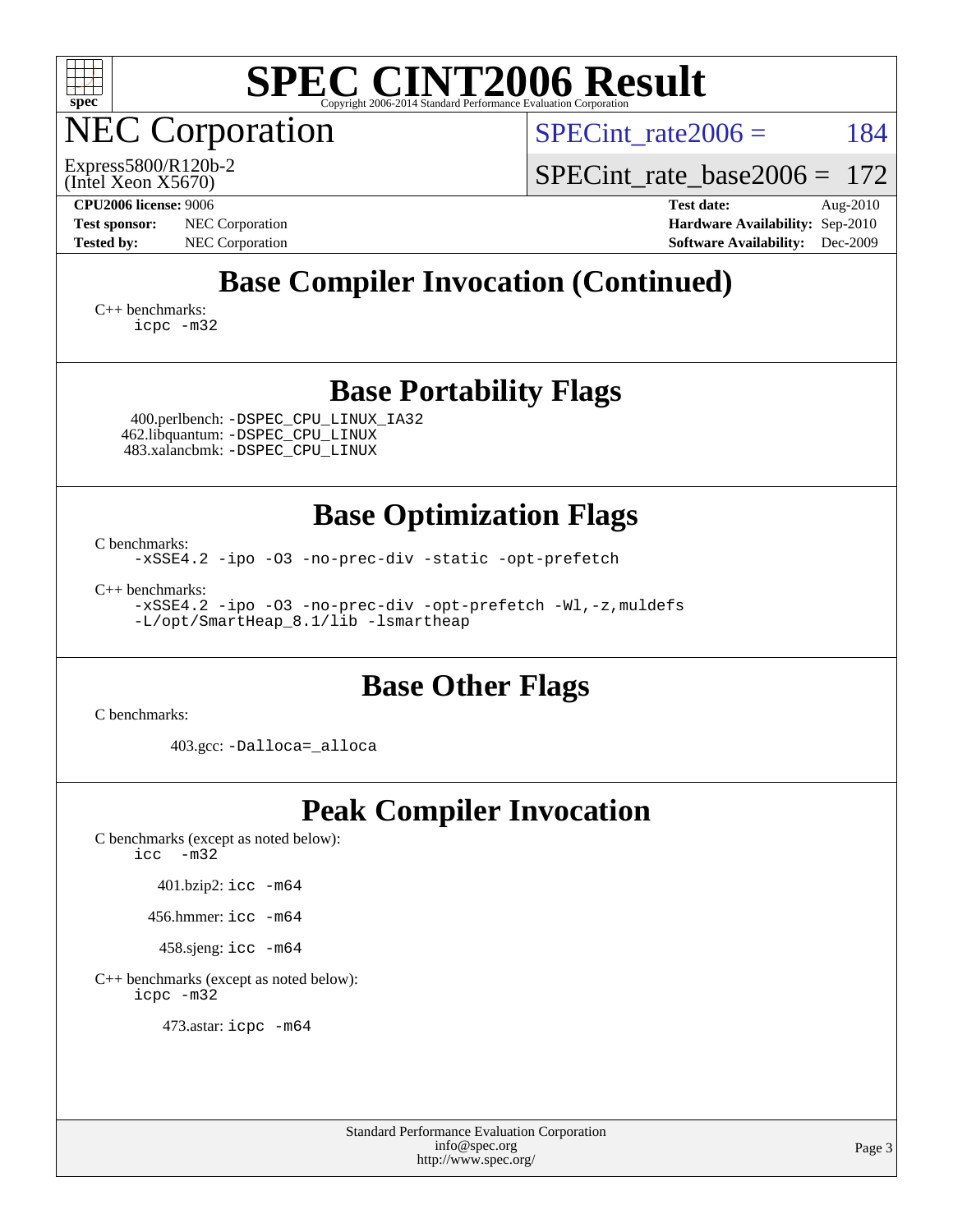

**EC Corporation** 

(Intel Xeon X5670) Express5800/R120b-2 SPECint rate $2006 = 184$ 

[SPECint\\_rate\\_base2006 =](http://www.spec.org/auto/cpu2006/Docs/result-fields.html#SPECintratebase2006) 172

**[CPU2006 license:](http://www.spec.org/auto/cpu2006/Docs/result-fields.html#CPU2006license)** 9006 **[Test date:](http://www.spec.org/auto/cpu2006/Docs/result-fields.html#Testdate)** Aug-2010 **[Test sponsor:](http://www.spec.org/auto/cpu2006/Docs/result-fields.html#Testsponsor)** NEC Corporation **NEC Corporation [Hardware Availability:](http://www.spec.org/auto/cpu2006/Docs/result-fields.html#HardwareAvailability)** Sep-2010 **[Tested by:](http://www.spec.org/auto/cpu2006/Docs/result-fields.html#Testedby)** NEC Corporation **[Software Availability:](http://www.spec.org/auto/cpu2006/Docs/result-fields.html#SoftwareAvailability)** Dec-2009

### **[Peak Portability Flags](http://www.spec.org/auto/cpu2006/Docs/result-fields.html#PeakPortabilityFlags)**

 400.perlbench: [-DSPEC\\_CPU\\_LINUX\\_IA32](http://www.spec.org/cpu2006/results/res2010q3/cpu2006-20100813-12906.flags.html#b400.perlbench_peakCPORTABILITY_DSPEC_CPU_LINUX_IA32) 401.bzip2: [-DSPEC\\_CPU\\_LP64](http://www.spec.org/cpu2006/results/res2010q3/cpu2006-20100813-12906.flags.html#suite_peakCPORTABILITY401_bzip2_DSPEC_CPU_LP64) 456.hmmer: [-DSPEC\\_CPU\\_LP64](http://www.spec.org/cpu2006/results/res2010q3/cpu2006-20100813-12906.flags.html#suite_peakCPORTABILITY456_hmmer_DSPEC_CPU_LP64) 458.sjeng: [-DSPEC\\_CPU\\_LP64](http://www.spec.org/cpu2006/results/res2010q3/cpu2006-20100813-12906.flags.html#suite_peakCPORTABILITY458_sjeng_DSPEC_CPU_LP64) 462.libquantum: [-DSPEC\\_CPU\\_LINUX](http://www.spec.org/cpu2006/results/res2010q3/cpu2006-20100813-12906.flags.html#b462.libquantum_peakCPORTABILITY_DSPEC_CPU_LINUX) 473.astar: [-DSPEC\\_CPU\\_LP64](http://www.spec.org/cpu2006/results/res2010q3/cpu2006-20100813-12906.flags.html#suite_peakCXXPORTABILITY473_astar_DSPEC_CPU_LP64) 483.xalancbmk: [-DSPEC\\_CPU\\_LINUX](http://www.spec.org/cpu2006/results/res2010q3/cpu2006-20100813-12906.flags.html#b483.xalancbmk_peakCXXPORTABILITY_DSPEC_CPU_LINUX)

## **[Peak Optimization Flags](http://www.spec.org/auto/cpu2006/Docs/result-fields.html#PeakOptimizationFlags)**

[C benchmarks](http://www.spec.org/auto/cpu2006/Docs/result-fields.html#Cbenchmarks):

```
Standard Performance Evaluation Corporation
                                          info@spec.org
                                        http://www.spec.org/
     400.perlbench: -xSSE4.2(pass 2) -prof-gen(pass 1) -ipo(pass 2)
                -O3(pass 2) -no-prec-div(pass 2) -static(pass 2)
                -prof-use(pass 2) -ansi-alias
        401.bzip2: -xSSE4.2(pass 2) -prof-gen(pass 1) -ipo(pass 2)
                 -O3(pass 2) -no-prec-div(pass 2) -static(pass 2)
                 -prof-use(pass 2) -opt-prefetch -ansi-alias -auto-ilp32
         403.\text{gcc: basepeak} = yes
          429.mcf: -xSSE4.2 -ipo -O3 -no-prec-div -static -opt-prefetch
       445.gobmk: -xSSE4.2(pass 2) -prof-gen(pass 1) -prof-use(pass 2) -O2
                 -ipo -no-prec-div -ansi-alias
       456.hmmer: -xSSE4.2 -ipo -O3 -no-prec-div -static -unroll2
                -ansi-alias -auto-ilp32
         458.sjeng: -xSSE4.2(pass 2) -prof-gen(pass 1) -ipo(pass 2)
                -O3(pass 2) -no-prec-div(pass 2) -static(pass 2)
                -prof-use(pass 2) -unroll4 -auto-ilp32
   462.libquantum: basepeak = yes
      464.h264ref: basepeak = yes
C++ benchmarks: 
      471.omnetpp: -xSSE4.2(pass 2) -prof-gen(pass 1) -ipo(pass 2)
                -O3(pass 2) -no-prec-div(pass 2) -prof-use(pass 2)
                -ansi-alias -opt-ra-region-strategy=block -Wl,-z,muldefs
                 -L/opt/SmartHeap_8.1/lib -lsmartheap
         473.astar: -xSSE4.2(pass 2) -prof-gen(pass 1) -ipo(pass 2)
                -O3(pass 2) -no-prec-div(pass 2) -prof-use(pass 2)
                -ansi-alias -opt-ra-region-strategy=routine -Wl,-z,muldefs
                -L/opt/SmartHeap_8.1/lib64 -lsmartheap64
                                        Continued on next page
```